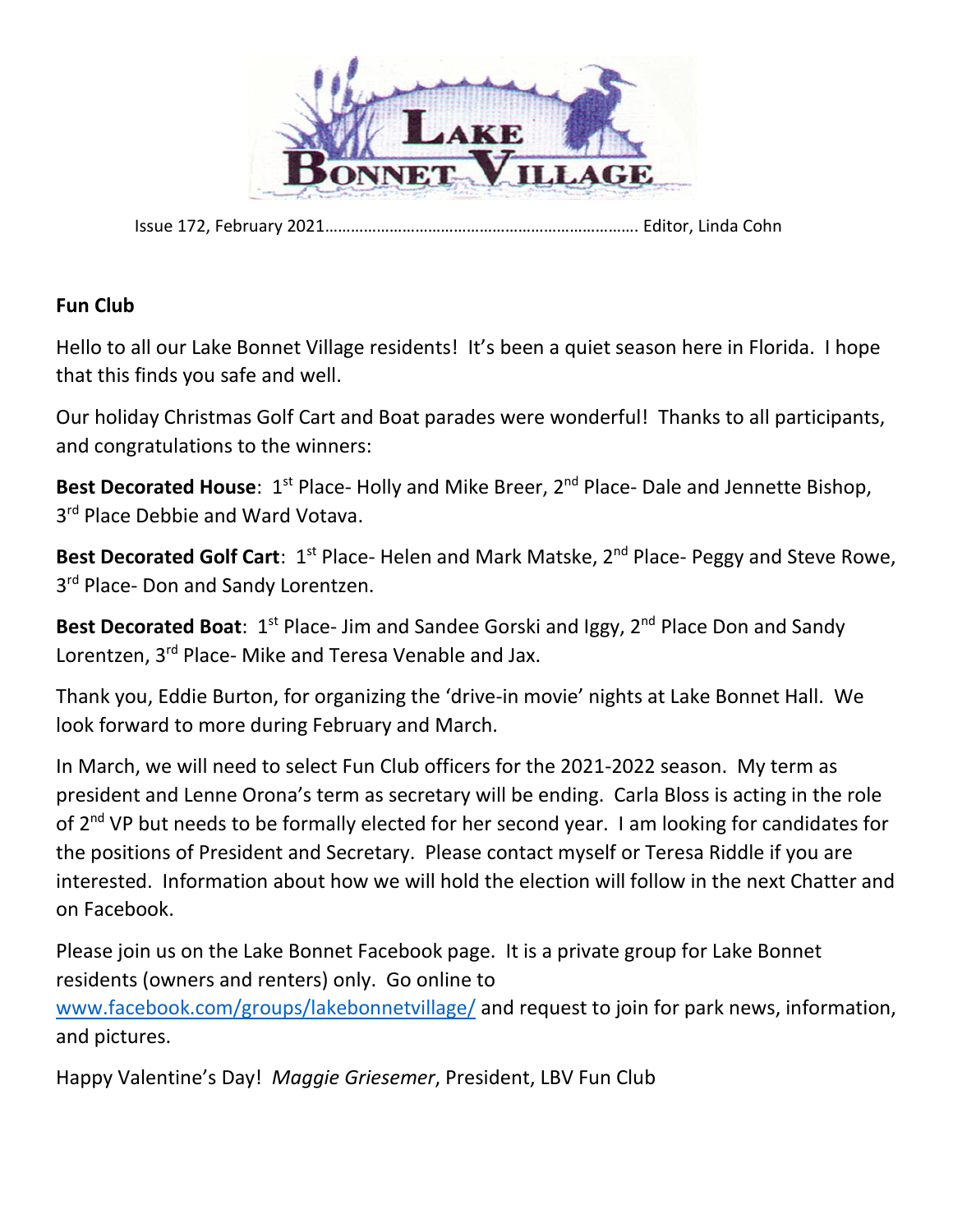## **Board of Directors Report**

The next BOD meeting that is open to all shareholders will be held Monday, February 25<sup>th</sup> (President's Day) at 9:00 in front of Lake Bonnet Hall.

# **IMPORTANT BOD COVID DIRECTIVES**

Due to the increase in COVID cases in Florida and some cases within our park, we feel it is necessary to try to protect our office staff from unnecessary exposure to the virus. Therefore we strongly suggest that you call the office first rather than showing up at the office. If it turns out you must come into the office, then arrangements can be made to help keep the space safe. New arrivals DO NOT need to come in, a phone call will be sufficient. Thank you for your consideration and support.

Unfortunately, residents may or have tested positive for the COVID-19 virus. We wish you a speedy recovery. Meanwhile, we must protect the rest of our residents as best we can. Therefore, you are expected to self-quarantine in your unit while you are infected.

If you realize that you have been in contact with someone who has been infected (inside OR outside of the park), you are expected to NOT travel around the park visiting with others inside or outside and to be careful. Really, all of us should have a mask available to put on when we come near others whether we are in our carts, walking around, going to the mailbox, going to the laundry/bathhouse, going into clubhouses, etc. to keep this new variant of the virus from spreading.

### FRIENDLY REMINDERS

Larry Cable (site change director) reminds us that all new sheds, seawalls, stoned areas, roof work, outside paint jobs, etc. need a site change request completed and delivered to him before any decisions are made on your part.

Attention to all dogs who are walking their people: you are reminded that your owners are not to allow you to walk onto resident's lawns. Your people are to always keep you under control (leashed) and to keep you from interacting with other dogs in a violent manner. Remind your people that they need to help keep things peaceful between dogs as well as people.

The sliding doors in the Community Hall have been left open when no one is in the building. This causes the air conditioning to run unnecessarily, costing the park more money. Please be aware and close these doors when leaving. BIG thanks.

Again, we must emphasize that whenever you hire an outside contractor (tree trimmers/cutters, cement companies, builders, roofers, etc.) to perform work at your place you MUST be sure that they have proof of insurance ON FILE in the office before they can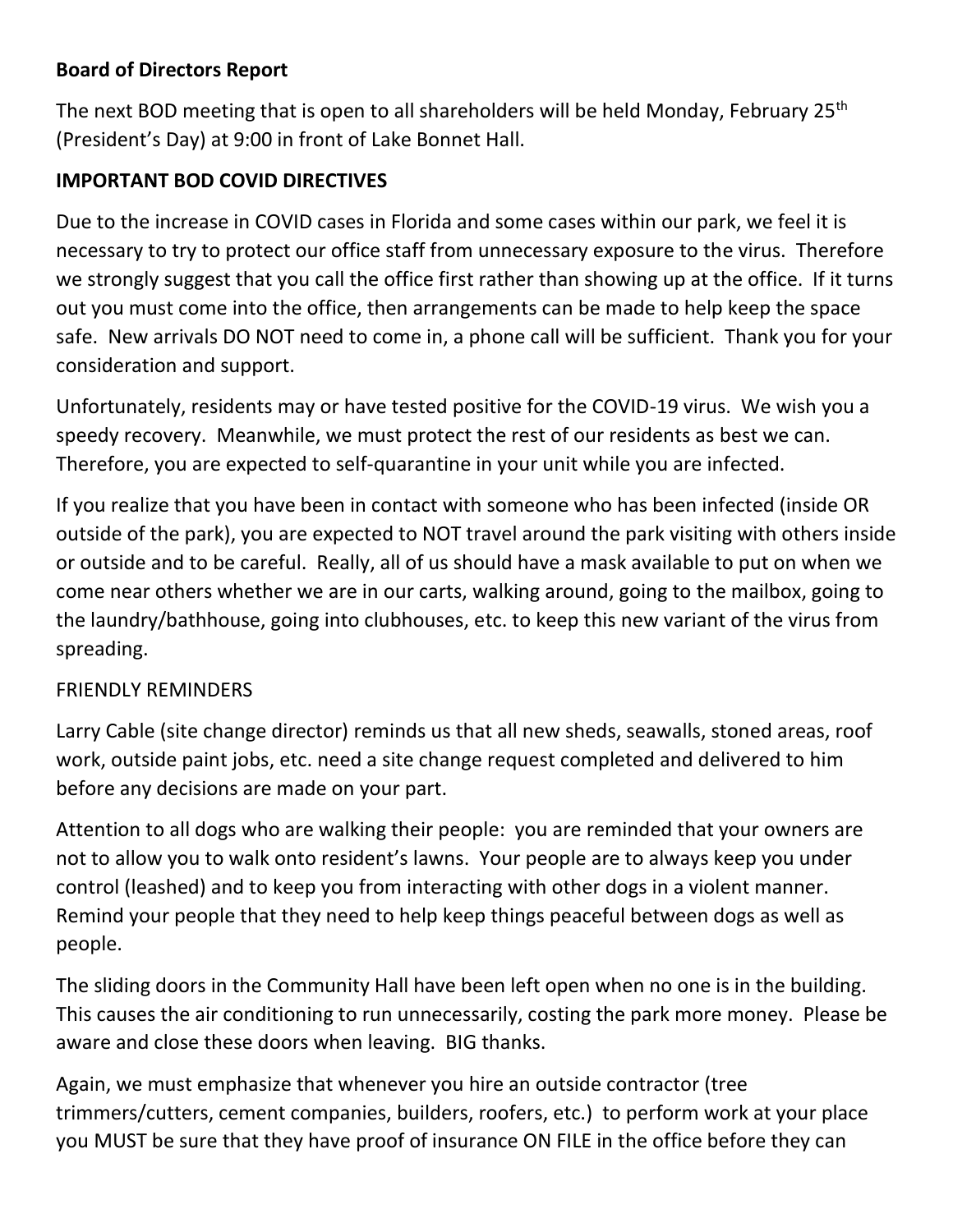begin to work. You need to check (phone call) with the office to find out if it is on file. DO NOT just ask the contractor! We have had several lie to get the job. And remember you need to file a site change request before you begin any changes.

## GOOD NEWS

Lake Bonnet Village is so special in part because of our great number of volunteers. So far this season, over 20 volunteers have contributed to our well-being. From dock electric work to cement work, garbage pick-up, canal work, sewer plug-ups repaired, water leaks repaired as quickly as possible, covering pools when weather is too cold, blowing off shuffleboard courts, setting up speakers for outdoor gatherings, shelving library books, improving and maintaining flower beds, etc., etc. On behalf of our park family, we want to send out a TREMENDOUS THANK YOU TO ALL who make our park safer and more beautiful.

Regarding the washing of units: Great progress is being made and we wish to thank all who have had their units cleaned and those who did the cleaning jobs. Kudos to Redwood Drive residents: you have the cleanest street in the park!

Finally, during these very trying times in our lives and for our country, we must appreciate where we are spending our days: this is a very friendly and caring community of incredibly special people who are all dealing daily with unusual and sometimes very difficult conditions. We wish you all good health and hope for better times soon.

*Byron Townsend*, President LBV BOD

# **Blood Drive**

The blood drive held on January  $6<sup>th</sup>$  was a great success. Eleven residents donated. Thank you. Each procedure can save up to three lives, so that means 33 patients could benefit from the lifesaving efforts of blood donated at LBV. Blood donated was likely transfused into a patient within 48-72 hours. Those of you who donated thank you so very much. It is greatly appreciated. Job well done.

Another blood drive is scheduled on March  $10^{th}$  from 1:30-4:30 at the same location. Sign-up sheet will be located on the Community Hall bulletin board on March  $1<sup>st</sup>$ . If you were unable to donate in January and would like to in March, please sign up. Please come out and support our blood banks. *Donna Eads*